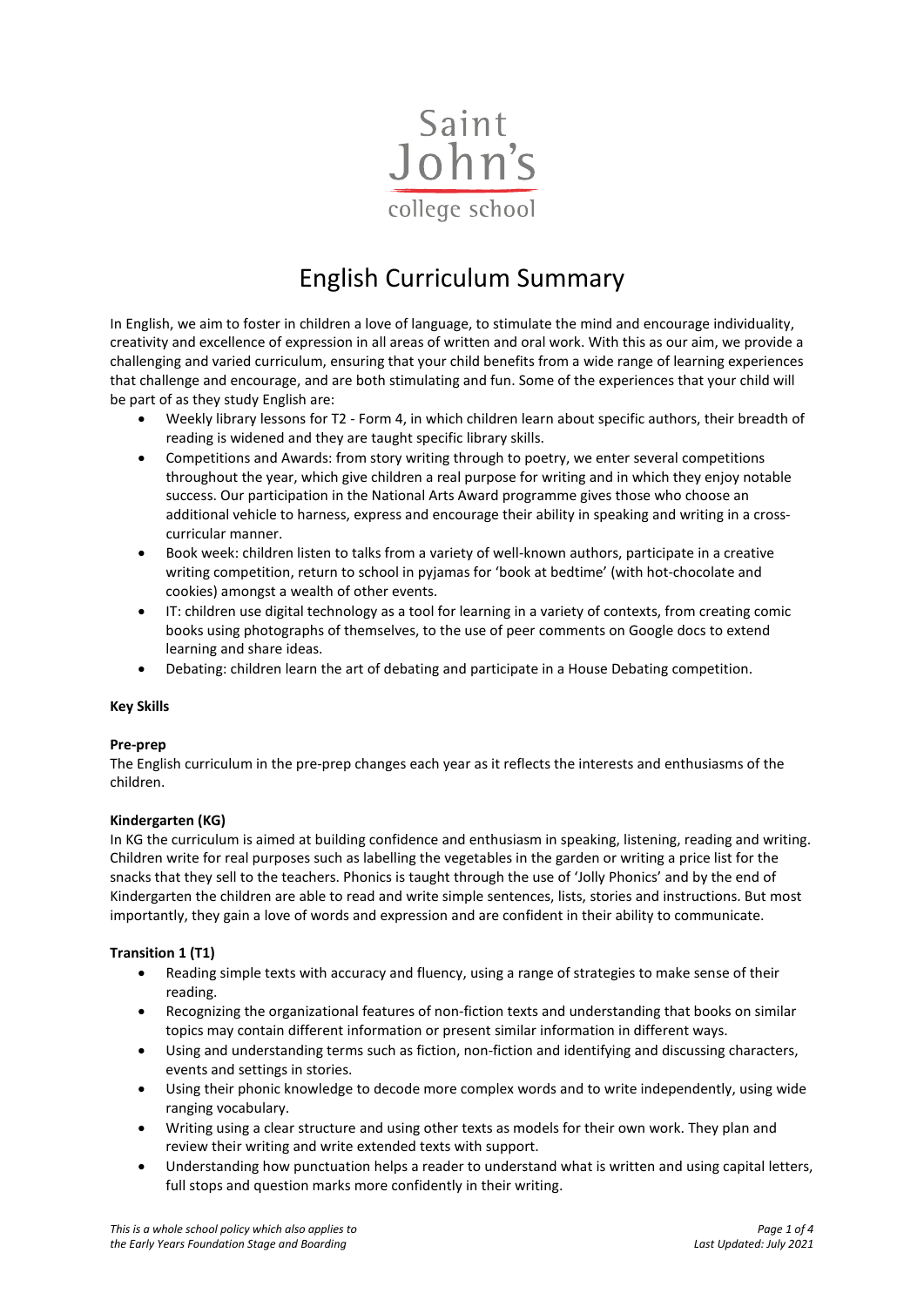## **Transition 2 (T2)**

- To use a range of spelling strategies including knowledge of word families, common prefixes and suffixes and the ability to recognize smaller words within words, to aid their spelling.
- To form letters of regular size and shape, using a neat, cursive script and to know some of the grammatical features of written Standard English.
- To read more complex texts, learning the connection between punctuation and sentence structure, intonation and emphasis and using inference and deduction skills to make comparisons and draw conclusions from reading a range of texts.
- To perform play scripts and undertake book studies.
- To use a thesaurus and dictionary confidently to check spellings and make wider word choices
- To use exclamation marks, speech marks and commas appropriately in their work.
- To develop proof-reading and editing skills to make them more independent writers.

#### **Form 1 and 2**

In Forms 1 and 2, a range of texts are used depending on the cross-curricular topic being covered and the children's interests. Comprehension skills are developed through the reading of these texts, along with a range of other well-chosen materials and grammar is taught in context, giving it relevance.

#### **Form 3**

Set texts are chosen each year from titles such as:

*Journey to the River Sea* by Eva Ibbotson

*The Borrowers* by Mary Norton

*The Boy at the Back of the Class* by Onjali Rauf

*The Firemaker's Daughter* by Philip Pullman

*The Mystery of the Secret Room* by Helen Moss

Key Skills covered:

- Poetry: focussing on personification, alliteration, rhyme, simile, metaphor, assonance; performance poetry; Classical and narrative poetry
- Non-fiction writing: instructions, Biographical Recount, Newspaper Report
- Prose writing: Story writing with the focus on character development, strong openings and endings, stories 'with a twist'.
- Grammar covered includes: developing complex sentences, subject and predicate, homophones, revision of parts of speech, speech marks.
- Spelling revisit basic rules and learn a variety of pre and suffixes.
- Reading fluently and with understanding, including higher level inference. In Form 3, we begin to learn how to approach formal comprehension papers.

#### **Form 4**

Set texts are chosen each year from titles such as:

*Tuck Everlasting* by Nathalie Babbitt

*Machine Gunners* by Robert Westall

*Holes* by Louis Sachar

*Kensuke's Kingdom by* Michael Morpurgo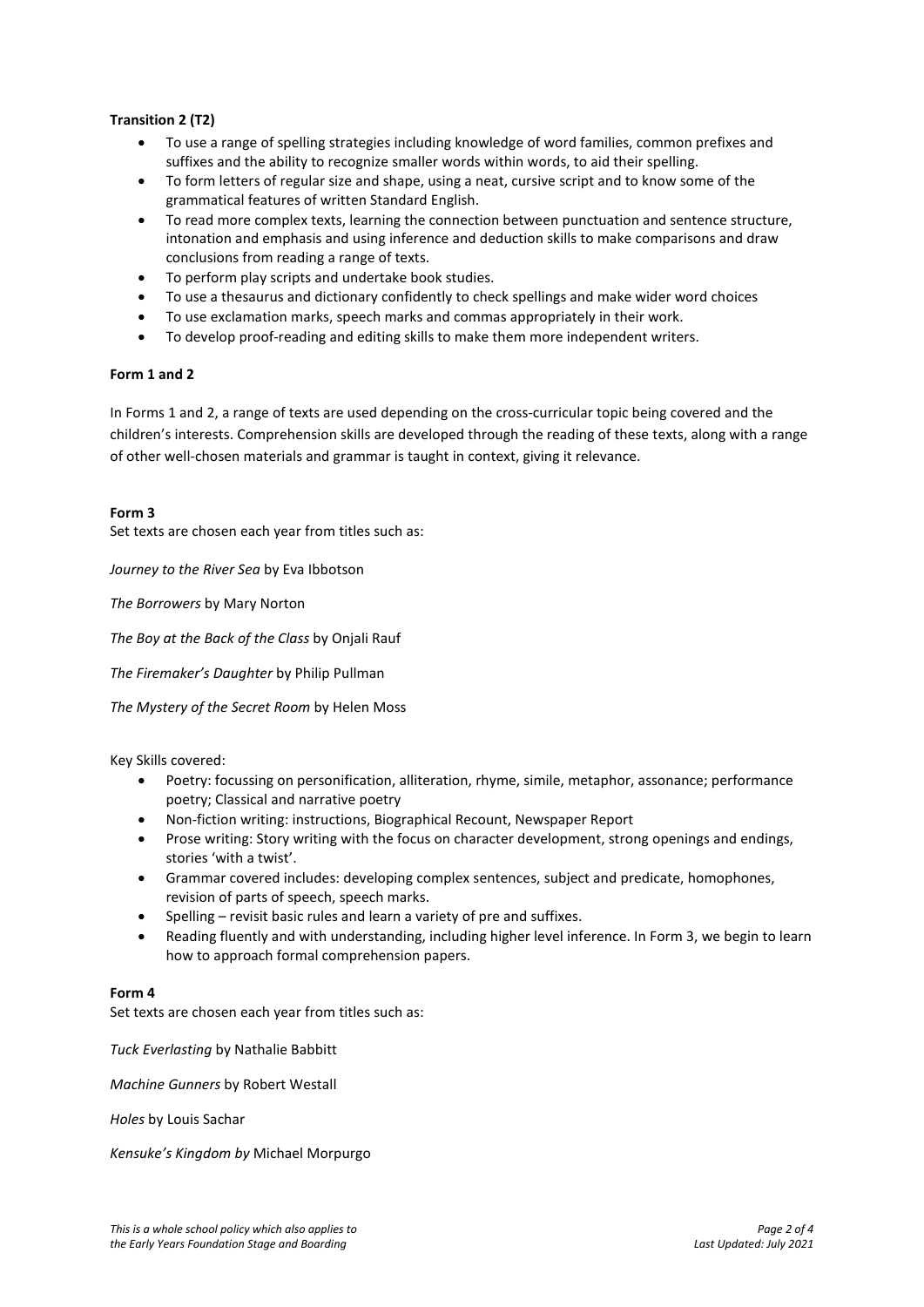*The Fire Eaters* by David Almond

*Montmorency* by Eleanor Updale

*After Tomorrow* by Gillian Cross

*King of Shadows* by Susan Cooper

*The Boy in the Tower* by Polly Yo-Hen

Key skills covered:

- To develop a higher level of understanding of inference, being able to answer formal comprehension papers independently including answering in their own words and incorporating quotations in their answers.
- Creative writing will focus on developing powerful settings that grab the reader's attention, beginnings and endings, how to convey the feelings of the narrator, use of senses in creating atmosphere, how to develop plot and theme, (how to use memory in story writing), creating tension, diary writing, stories with time shifts
- Revision of parts of speech and use of a variety of punctuation, including hyphens. Spelling follows a structured programme begun in F3. All rules are revisited and tested through regular dictations.
- Non-fiction writing: persuasive writing, non-chronological reports, letters, reviews, recounts.

#### **Form 5**

Set texts are chosen each year from titles such as:

- *Wonder* by R J Palacio
- *Goodnight Mr Tom* by Michelle Magorian
- *Private Peaceful* by Michael Morpurgo
- *A Monster Calls* by Patrick Ness
- *Frankenstein (Playscript)*
- *Skellig* by David Almond

Key skills covered:

- Creative writing: using 'conflict' in story writing; stories with a twist; descriptive writing; diary writing and poetry writing. Off campus visits to museums and inspiring places used as inspiration.
- Poetry: irony, sonnets, introducing iambic pentameter, developing poetry comprehension through the understanding of a variety of poetic techniques.
- Non-fiction: persuasive writing, newspaper writing, biographical writing, reviews, speech writing, adverts, letters and articles.
- Grammar: pronouns, prepositions, direct speech, apostrophes, parts of speech, complex sentences, clauses. Higher level punctuation such as colons, semi colons, ellipsis and multiple commas. Spelling – continue to follow a structured programme of revision and adding in new words along with regular dictations.

#### **Form 6**

Set texts are chosen each year from titles such as: *Lord of the Flies* by William Golding

*The Life of Pi* by Yann Martel

*The Bone Sparrow* by Zana Fraillon

*The Dairy of Anne Frank* by Anne Frank

*I am Malala* by Malala Yousafzai

*The Ruby in the Smoke* by Philip Pullman